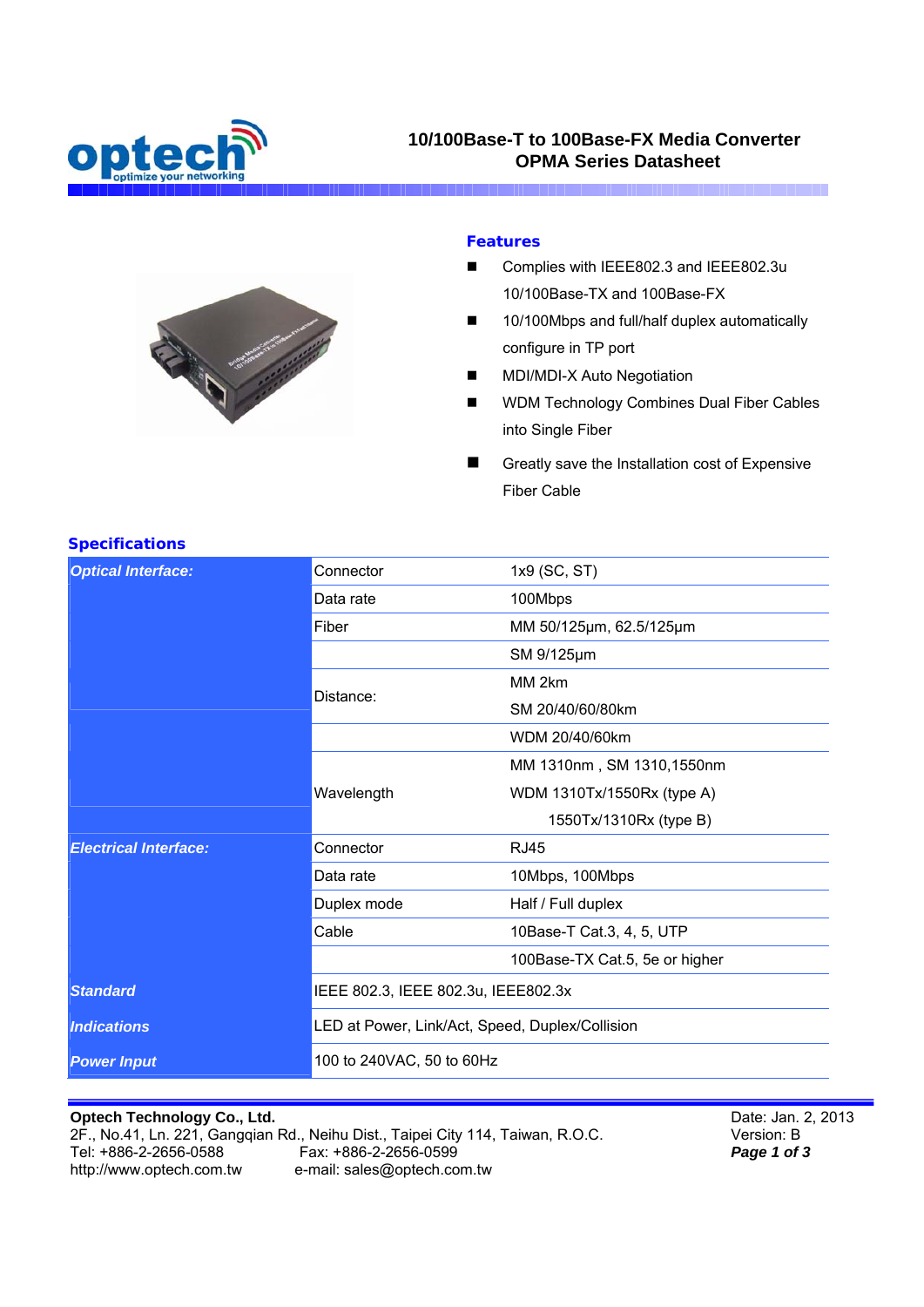

# **10/100Base-T to 100Base-FX Media Converter OPMA Series Datasheet**

| <b>Temperature</b>  | $[0~50^{\circ}C$ (Operating) -10 ~ 70 $\circ C$ (Storage) |  |
|---------------------|-----------------------------------------------------------|--|
| <b>Humidity</b>     | $10 \sim 90\%$ non-condensing                             |  |
| <b>Power Supply</b> | External Power Adapter (DC 5V/2A)                         |  |
| Dimensions(D*W*H)   | 94 x 70.8 x 26.7mm                                        |  |
| <b>Weight</b>       | 350g                                                      |  |
| <b>Compliance</b>   | CE, FCC, LVD, RoHS                                        |  |
| <b>MTBF</b>         | 65,000 hrs $(25^{\circ}$ C)                               |  |

## **Ordering Information**



| Optech Technology Co., Ltd. |                                                                                 |
|-----------------------------|---------------------------------------------------------------------------------|
|                             | 2F., No.41, Ln. 221, Ganggian Rd., Neihu Dist., Taipei City 114, Taiwan, R.O.C. |
| Tel: +886-2-2656-0588       | Fax: +886-2-2656-0599                                                           |
| http://www.optech.com.tw    | e-mail: sales@optech.com.tw                                                     |

Date: Jan. 2, 2013 Version: B *Page 2 of 3*